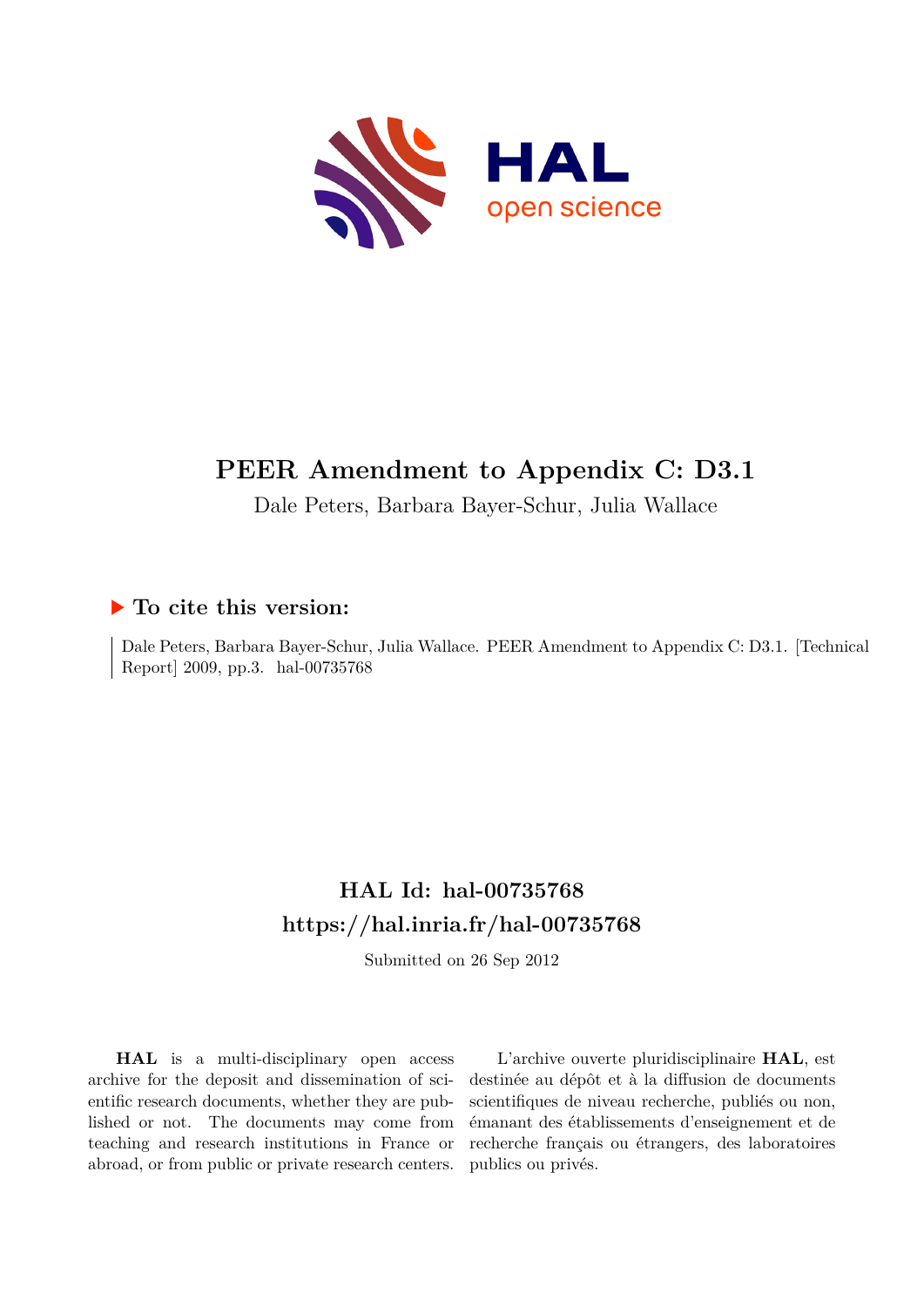

### **ECP-2007-DILI-537003**

### **PEER**

# *Amendment to Appendix C: D3.1*

| Deliverable number         | Amendment to Appendix C: D3.1                      |
|----------------------------|----------------------------------------------------|
| <b>Dissemination level</b> | <b>Public</b>                                      |
| Delivery date              | 10 December 2009                                   |
| Status                     | Final                                              |
| Author(s)                  | Dale Peters, Barbara Bayer-Schur,<br>Julia Wallace |



*e***Content***plus* 

This project is funded under the *e*Content*plus* programme[1,](#page-1-0) a multiannual Community programme to make digital content in Europe more accessible, usable and exploitable.

 $\overline{a}$ 

<span id="page-1-0"></span><sup>1</sup> OJ L 79, 24.3.2005, p. 1.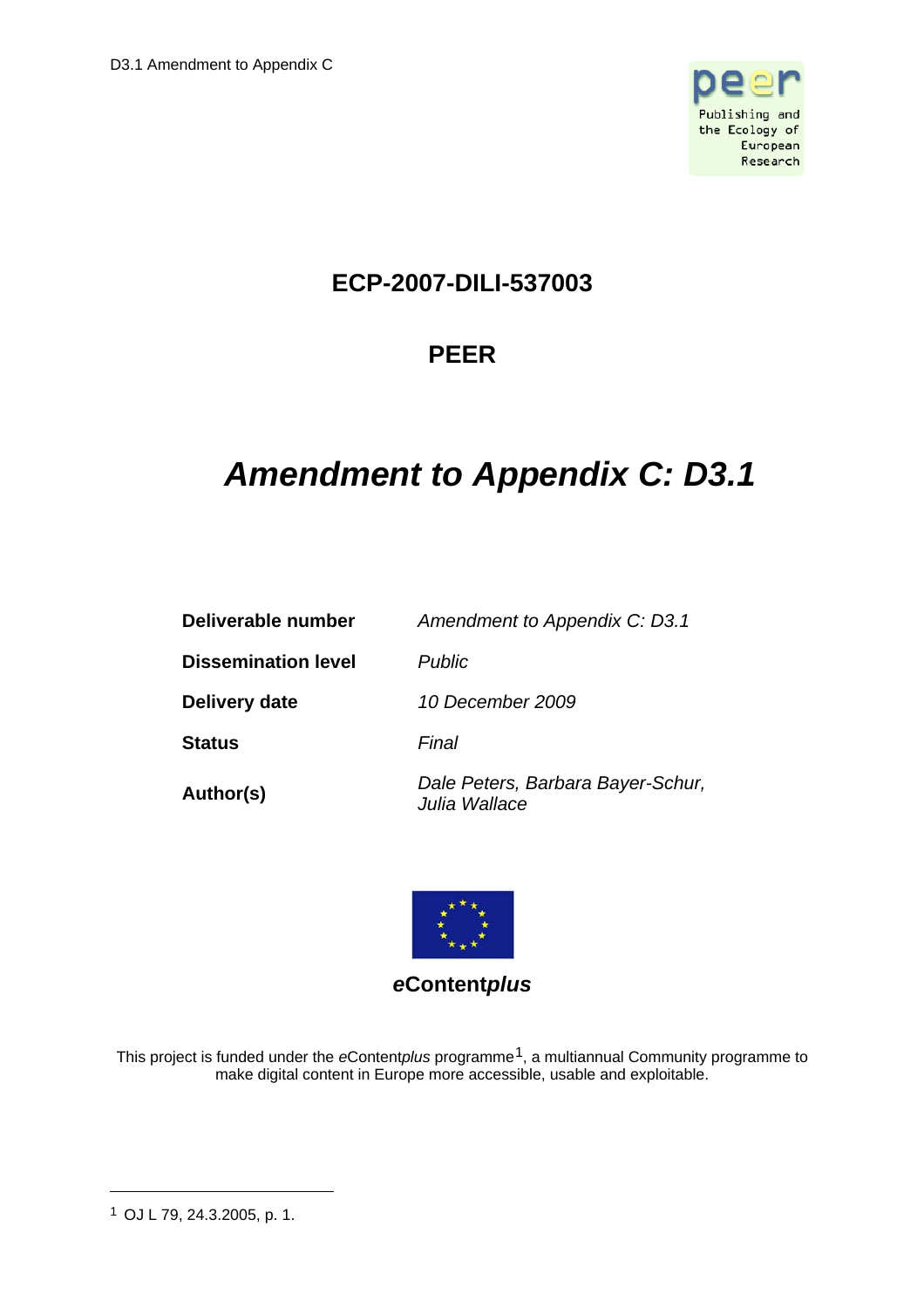#### **Amendment**

#### **D3.1 Guidelines, Appendix C: Author communication texts**

The PEER project aims to monitor the effects of systematic archiving over time, with the intent to limit interference with established practise, in support of the behavioural research methodology envisaged in WP4. Both publishers and repository managers are therefore provided with generic texts to communicate sufficient and consistent information to authors, both at established points of contact with publishers, and in an online Helpdesk established in this work package.

The development of the author deposit workflow is documented in D2.2 *Final report on the provision of*  usage data<sup>[1](#page-2-0)</sup> and manuscript deposit procedures for publishers and repository managers.

For reasons of data privacy, the participating publishers are not able to make the contact details of eligible authors available to the project, and no direct communication is envisaged. Publishers are therefore provided with generic texts to communicate with authors. At the point of acceptance of their manuscripts by their publishers, the authors will receive an invitation to deposit their manuscript within the framework of the PEER project. At the point of acceptance, the author will be invited to participate, and to visit the PEER Helpdesk for further details of the project and deposit.

#### **1 Publisher websites and author communications**

#### **1.1 Publisher acknowledgement of submission**

#### **1.1.1 Publisher deposit**

This text will be sent out by the publisher to the author on submission of an article. The intention is to *notify the author that the publisher will submit* the respective article to the PEER project.

"The journal which you are submitting to/have submitted to [as appropriate] is participating in the PEER project, [http://www.peerproject.eu/.](http://www.peerproject.eu/)

This project, which is supported by the European Union [EC eContent](http://ec.europa.eu/information_society/activities/econtentplus/index_en.htm)*plus* programme, http://ec.europa.eu/information\_society/activities/econtentplus/index\_en.htm, aims to monitor the effects of systematic self-archiving (author deposit in repositories) over time.

*If your submission is accepted, your accepted manuscript may be archived by [Publisher name] on your behalf, as part of this project.* The project will develop models to illustrate how traditional publishing systems may coexist with self-archiving. For further information please visit the PEER project website."

In deviation, Elsevier will communicate the following text with the author only at the acceptance stage:

"The journal which you are submitting to/have submitted to [as appropriate] is participating in the PEER project, [http://www.peerproject.eu/.](http://www.peerproject.eu/)

This project, which is supported by the European Union [EC eContent](http://ec.europa.eu/information_society/activities/econtentplus/index_en.htm)*plus* programme, http://ec.europa.eu/information\_society/activities/econtentplus/index\_en.htm, aims to monitor the effects of systematic self-archiving (author deposit in repositories) over time.

**If you are based within the European Union, your accepted manuscript may be archived by [Publisher name] on your behalf, as part of this project.** The project will develop models to illustrate how traditional publishing systems may coexist with self-archiving. For further information please visit the PEER project website."

#### **1.1.2 Author deposit**

-

This text will be sent out by the publisher to the author on submission of an article. The intention is to *notify the author of a possible future invitation to self-archive* the submitted article within the PEER project.

"The journal which you are submitting to/have submitted to [as appropriate] is participating in the PEER project, [http://www.peerproject.eu/.](http://www.peerproject.eu/)

<span id="page-2-0"></span><sup>1</sup> The DoW originally names this task "Harvesting of log files". Since the recommended practice was altered, it is preferred in this document to call it "provision of usage data".